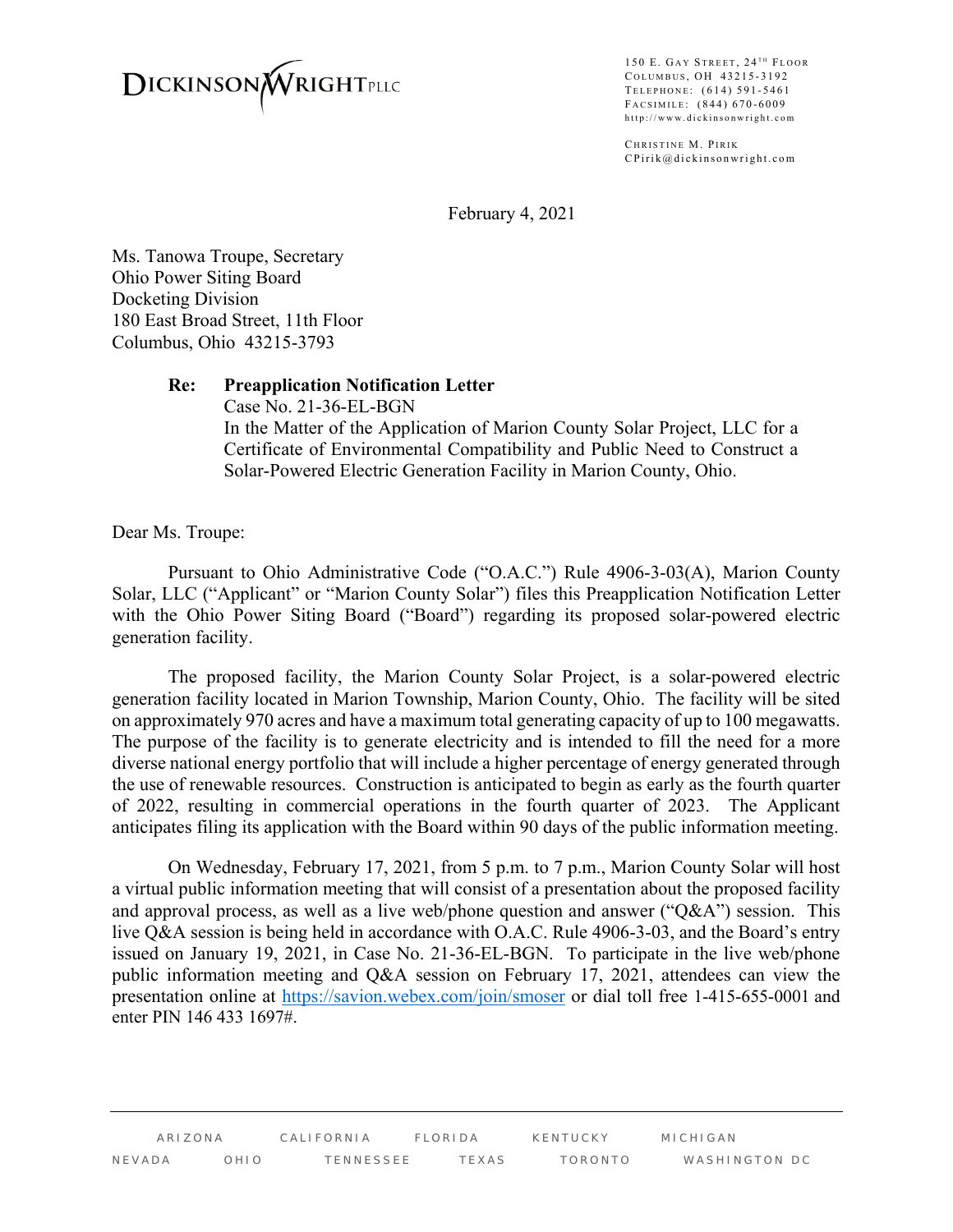Page 2

At this time, the Applicant has not determined whether it will be filing any requests for waiver from the Board's rules regarding the electric generation facility application to be filed with the Board.

Thank you for your assistance in this matter.

Respectfully submitted,

/s/ *Christine M.T. Pirik*  Christine M.T. Pirik (0029759) (Counsel of Record) William V. Vorys (0093479) Dickinson Wright PLLC 150 East Gay Street, Suite 2400 Columbus, Ohio 43215 (614) 591-5461 cpirik@dickinsonwright.com wvorys@dickinsonwright.com (*Counsel agrees to receive service by email*.)

*Attorneys for Marion County Solar Project, LLC*

cc: Dan Fullin Thomas Lindgren Chelsea Fletcher Theresa White Randall Schumacher Jon Pawley

4839-1646-3832 v2 [88534-4]